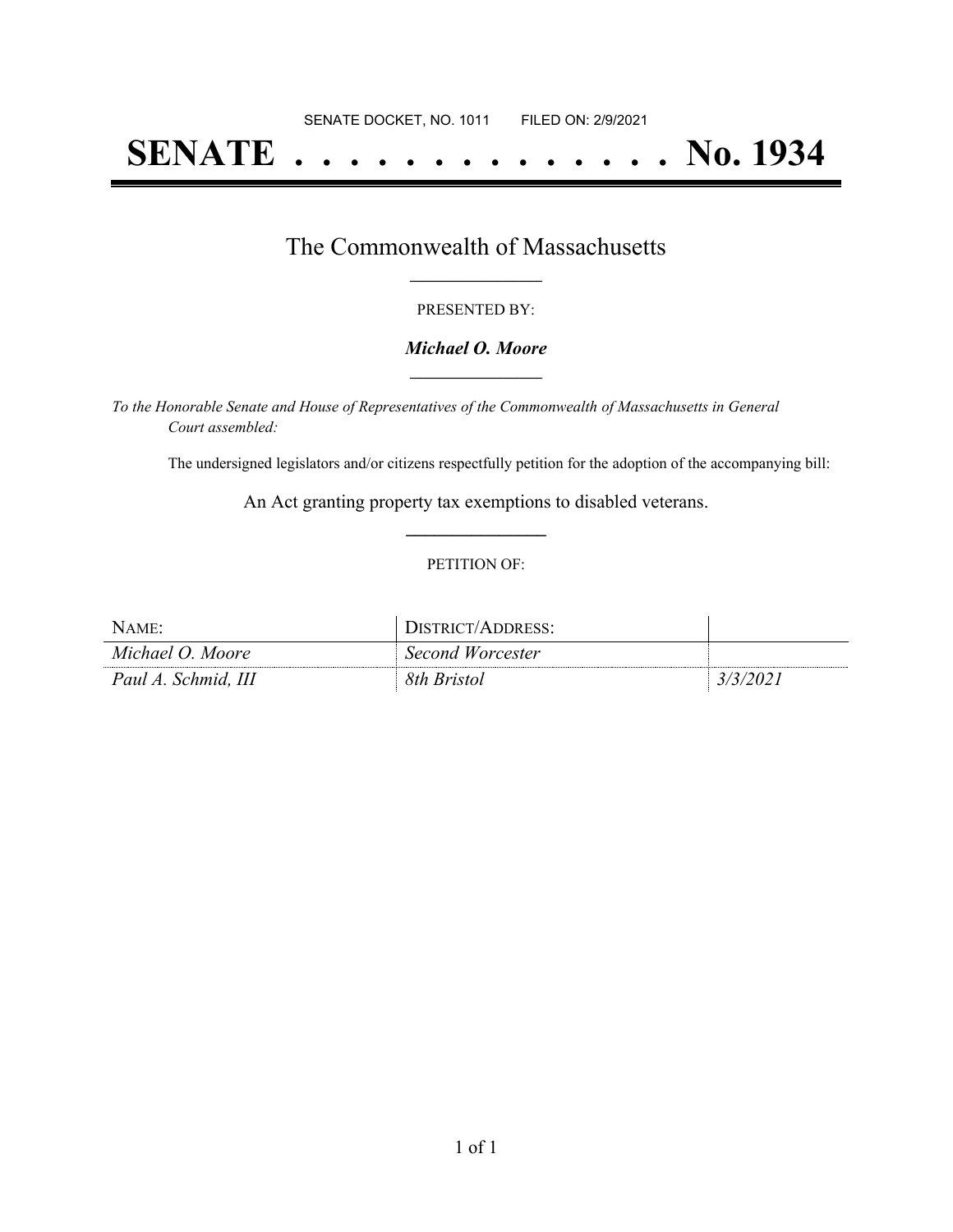# SENATE DOCKET, NO. 1011 FILED ON: 2/9/2021 **SENATE . . . . . . . . . . . . . . No. 1934**

By Mr. Moore, a petition (accompanied by bill, Senate, No. 1934) of Michael O. Moore and Paul A. Schmid, III for legislation to grant property tax exemptions to disabled veterans. Revenue.

## The Commonwealth of Massachusetts

**In the One Hundred and Ninety-Second General Court (2021-2022) \_\_\_\_\_\_\_\_\_\_\_\_\_\_\_**

**\_\_\_\_\_\_\_\_\_\_\_\_\_\_\_**

An Act granting property tax exemptions to disabled veterans.

Be it enacted by the Senate and House of Representatives in General Court assembled, and by the authority *of the same, as follows:*

| $\mathbf{1}$   | Section 5 of chapter 59 of the General Laws, as appearing in the 2018 Official Education,           |
|----------------|-----------------------------------------------------------------------------------------------------|
| 2              | is hereby amended by inserting after clause twenty-second H the following clause:-                  |
| 3              | Twenty-second I. Real estate of soldiers and sailors who are veterans, as defined in clause         |
| $\overline{4}$ | Forty-third of section 7 of chapter 4, 65 years of age or older, and their spouses, who according   |
| 5              | to the records of the United States Department of Veterans Affairs or of any branch of the armed    |
| 6              | forces of the United States by reason of injury received while in service and in the line of duty   |
| $\overline{7}$ | are partially or have a disability rating of 100 per cent; to the amount of the percentage equal to |
| 8              | the percentage of the veteran's permanent, service-connected disability as determined by the        |
| 9              | United States Department of Veterans Affairs; provided, however, that the veteran or spouse         |
| 10             | shall be a legal resident of the commonwealth, the veteran's last discharge or release from the     |
| 11             | armed forces was under other than dishonorable conditions and the veteran was domiciled in the      |
| 12             | commonwealth for at least 6 months prior to entering service or resided in the commonwealth for     |
| 13             | 2 consecutive years prior to the date of filing for exemption pursuant to this clause; provided,    |
|                |                                                                                                     |